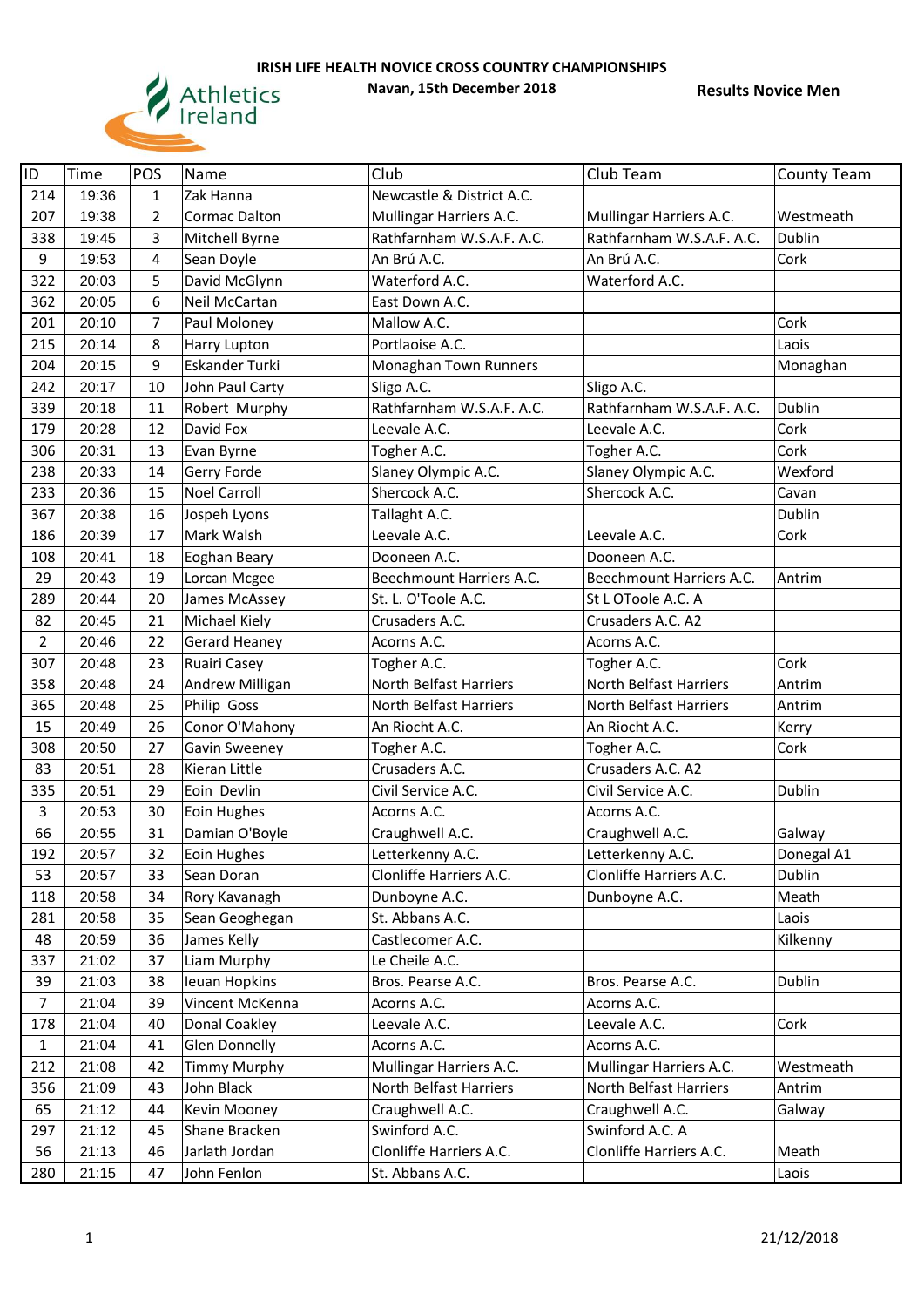

| ID  | Time  | POS | Name                    | Club                         | Club Team                          | <b>County Team</b> |
|-----|-------|-----|-------------------------|------------------------------|------------------------------------|--------------------|
| 226 | 21:15 | 48  | Alex Hunter             | Ratoath A.C.                 | Ratoath A.C.                       | Meath              |
| 237 | 21:16 | 49  | James Treanor           | Shercock A.C.                | Shercock A.C.                      | Cavan              |
| 217 | 21:17 | 50  | David Mulhare           | Portlaoise A.C.              |                                    | Laois              |
| 257 | 21:21 | 51  | Seamus Somers           | Sligo A.C.                   | Sligo A.C.                         |                    |
| 101 | 21:25 | 52  | Eoin Durkan             | <b>Donore Harriers</b>       | <b>Donore Harriers</b>             |                    |
| 357 | 21:27 | 53  | Eamon White             | North Belfast Harriers       | North Belfast Harriers             | Antrim             |
| 106 | 21:27 | 54  | Matthieu Proffitt       | <b>Donore Harriers</b>       | <b>Donore Harriers</b>             | Dublin             |
| 50  | 21:29 | 55  | Sean Carrigg            | Clonliffe Harriers A.C.      | Clonliffe Harriers A.C.            |                    |
| 89  | 21:30 | 56  | <b>Brendan Murphy</b>   | Crusaders A.C.               | Crusaders A.C. A2                  |                    |
| 92  | 21:30 | 57  | Michael O'Conor         | Crusaders A.C.               | Crusaders A.C. A2                  |                    |
| 150 | 21:30 | 58  | James McFadden          | Finn Valley A.C.             | Finn Valley A.C.                   | Donegal A1         |
| 190 | 21:30 | 59  | Donal Farren            | Letterkenny A.C.             | Letterkenny A.C.                   | Donegal A1         |
| 6   | 21:32 | 60  | Darrell McKee           | Acorns A.C.                  | Acorns A.C.                        |                    |
| 225 | 21:33 | 61  | Conor Duncan            | Ratoath A.C.                 | Ratoath A.C.                       | Meath              |
| 176 | 21:33 | 62  | Dean Rowe               | Gowran A.C.                  | Gowran A.C.                        | Kilkenny           |
| 94  | 21:34 | 63  | Fearghal O'Hare         | Crusaders A.C.               | Crusaders A.C. A2                  | Dublin             |
| 341 | 21:35 | 64  | Dave Power              | Rathfarnham W.S.A.F. A.C.    | Rathfarnham W.S.A.F. A.C.          |                    |
| 182 | 21:36 | 65  | <b>Conor McCauley</b>   | Leevale A.C.                 | Leevale A.C.                       |                    |
| 309 | 21:38 | 66  | lan Tivy                | Togher A.C.                  | Togher A.C.                        | Cork               |
| 216 | 21:46 | 67  | Thomas Lupton           | Portlaoise A.C.              |                                    | Laois              |
| 20  | 21:48 | 68  | Darren Hand             | Bailieboro A.C.              |                                    | Cavan              |
| 196 | 21:48 | 69  | Ciaran McGonagle        | Letterkenny A.C.             | Letterkenny A.C.                   | Donegal A1         |
| 73  | 21:48 | 70  | <b>Shane Collins</b>    | Crusaders A.C.               | Crusaders A.C. A2                  |                    |
| 133 | 21:48 | 71  | <b>Shane Harrington</b> | East Cork A.C.               | East Cork A.C.                     | Cork               |
| 303 | 21:52 | 72  | <b>Tony Fogarty</b>     | Templemore A.C.              |                                    |                    |
| 36  | 21:52 | 73  | Colm Costello           | Bros. Pearse A.C.            | Bros. Pearse A.C.                  | Dublin             |
| 342 | 21:53 | 74  | Lee Byrne               | Rathfarnham W.S.A.F. A.C.    | Rathfarnham W.S.A.F. A.C.          | Dublin             |
| 223 | 21:55 | 75  | Ciaran Crowther         | Ratoath A.C.                 | Ratoath A.C.                       |                    |
| 187 | 21:56 | 76  | Raymond Birch           | Letterkenny A.C.             | Letterkenny A.C.                   | Donegal A1         |
| 324 | 21:57 | 77  | Kieran McKeown          | Watergrasshill A.C.          | Watergrasshill A.C.                |                    |
| 74  | 21:58 | 78  | Ciaran Diviney          | Crusaders A.C.               | Crusaders A.C. A2                  |                    |
| 71  | 21:59 | 79  | Mark Poole              | Croghan A.C.                 | Croghan A.C.                       | Wexford            |
| 157 | 21:59 | 80  | Seamus O'Donnell        | Finn Valley A.C.             | Finn Valley A.C.                   | Donegal A1         |
| 11  | 22:00 | 81  | James Doran             | An Riocht A.C.               | An Riocht A.C.                     | Kerry              |
| 139 | 22:01 | 82  | Arthur Fitzgerald       | Farranfore Maine Valley A.C. | Farranfore Maine Valley A.C. Kerry |                    |
| 188 | 22:01 | 83  | Conor Brennan           | Letterkenny A.C.             | Letterkenny A.C.                   |                    |
| 259 | 22:01 | 84  | <b>Andrew Brett</b>     | Sportsworld A.C.             | Sportsworld A.C. A                 |                    |
| 127 | 22:01 | 85  | Michael McCarthy        | Dundrum South Dublin A.C.    | Dundrum South Dublin A.C.          |                    |
| 235 | 22:02 | 86  | Michael Reilly          | Shercock A.C.                | Shercock A.C.                      | Cavan              |
| 228 | 22:03 | 87  | Peter Kilgannon         | Ratoath A.C.                 | Ratoath A.C.                       | Meath              |
| 68  | 22:03 | 88  | Pat Foley               | Croghan A.C.                 | Croghan A.C.                       | Wexford            |
| 80  | 22:03 | 89  | Frank Halligan          | Crusaders A.C.               | Crusaders A.C. A2                  |                    |
| 292 | 22:03 | 90  | Conor Rochford          | St. Senans A.C.              |                                    | Kilkenny           |
| 64  | 22:05 | 91  | Jack Miskella           | Craughwell A.C.              | Craughwell A.C.                    | Galway             |
| 135 | 22:05 | 92  | Kevin O'Leary           | East Cork A.C.               | East Cork A.C.                     | Cork               |
| 162 | 22:06 | 93  | Neill Keane             | Galway City Harriers A.C.    | Galway City Harriers A.C.          | Galway             |
| 353 | 22:07 | 94  | Dylan O'Brien           | Raheny Shamrock A.C.         | Raheny Shamrock A.C.               |                    |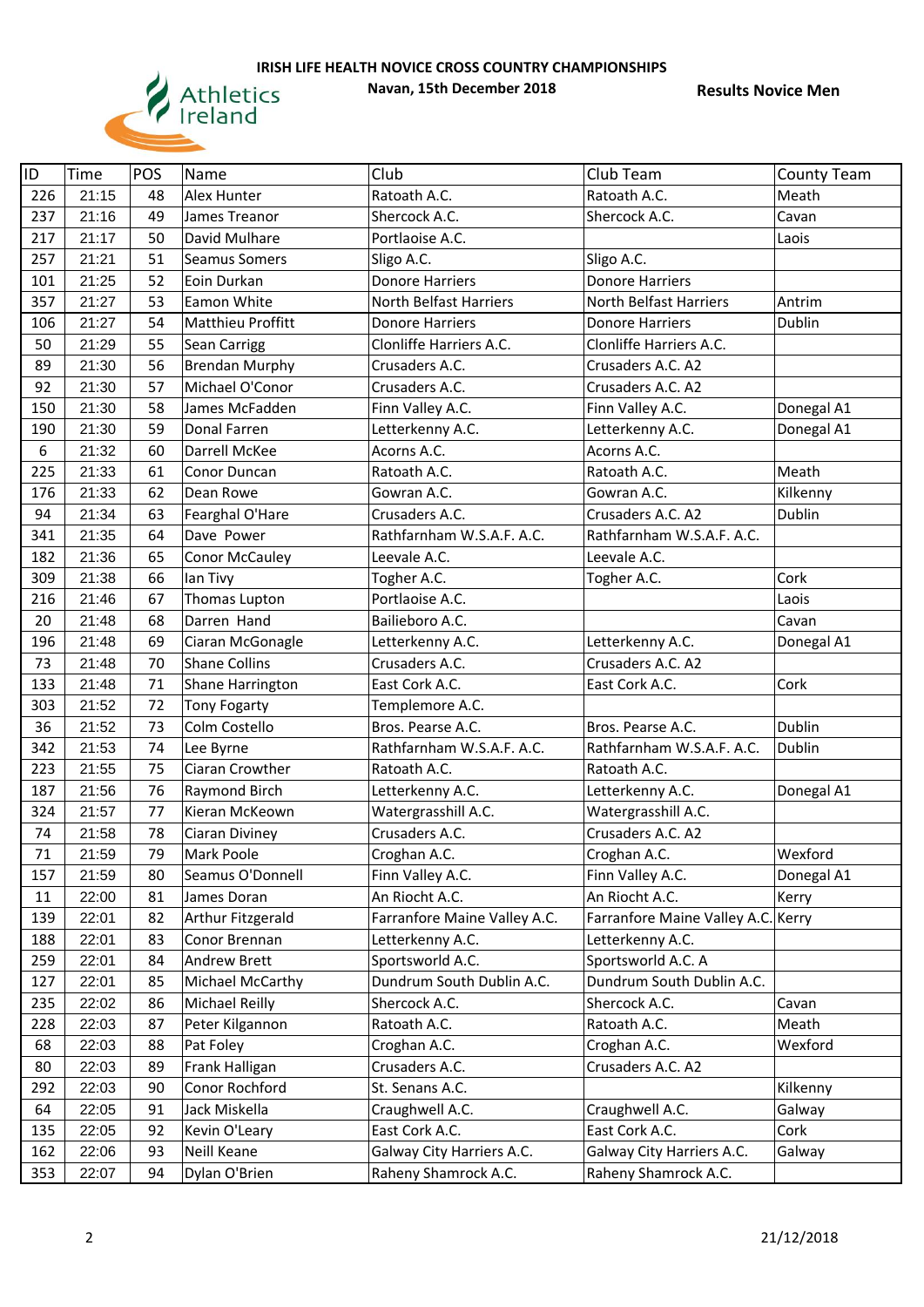

| ID   | <b>Time</b> | POS | Name                  | Club                          | Club Team                          | <b>County Team</b> |
|------|-------------|-----|-----------------------|-------------------------------|------------------------------------|--------------------|
| 268  | 22:07       | 95  | Paul Duffy            | Slí Cualann                   | Slí Cualann                        |                    |
| 105  | 22:08       | 96  | Emmet O'Briain        | <b>Donore Harriers</b>        | <b>Donore Harriers</b>             |                    |
| 151  | 22:08       | 97  | John McFadden         | Finn Valley A.C.              | Finn Valley A.C.                   | Donegal A1         |
| 236  | 22:08       | 98  | <b>Niall Smith</b>    | Shercock A.C.                 | Shercock A.C.                      | Cavan              |
| 230  | 22:10       | 99  | Ciaran Quinn          | Ratoath A.C.                  | Ratoath A.C.                       | Meath              |
| 305  | 22:10       | 100 | Sean Power            | Thomastown A.C.               |                                    | Kilkenny           |
| 282  | 22:11       | 101 | Ben Brunton           | St. Brigids A.C.              |                                    | Meath              |
| 172  | 22:11       | 102 | Sean Ryan Mccaffrey   | Glaslough Harriers A.C.       | Glaslough Harriers A.C.            | Monaghan           |
| 107  | 22:13       | 103 | Michael Ryan          | <b>Donore Harriers</b>        | <b>Donore Harriers</b>             |                    |
| 55   | 22:13       | 104 | Greg Hosseny          | Clonliffe Harriers A.C.       | Clonliffe Harriers A.C.            |                    |
| 283  | 22:15       | 105 | David O'Conner        | St. Catherine's A.C.          |                                    | Cork               |
| 88   | 22:16       | 106 | John Mulvihill        | Crusaders A.C.                | Crusaders A.C. A1                  |                    |
| 5733 | 22:17       | 107 | Martin Dineen         | An Riocht A.C.                | An Riocht A.C.                     | Kerry              |
| 17   | 22:18       | 108 | <b>Brendan Heaney</b> | Armagh A.C.                   |                                    |                    |
| 34   | 22:23       | 109 | <b>Tony Stanley</b>   | Beechmount Harriers A.C.      | Beechmount Harriers A.C.           |                    |
| 210  | 22:23       | 110 | James Keegan          | Mullingar Harriers A.C.       | Mullingar Harriers A.C.            | Westmeath          |
| 203  | 22:24       | 111 | Barry O'Shea          | Midleton A.C.                 |                                    | Cork               |
| 19   | 22:25       | 112 | Desmond Duffy         | Bailieboro A.C.               |                                    | Cavan              |
| 95   | 22:26       | 113 | Peter O'Toole         | Crusaders A.C.                | Crusaders A.C. A2                  |                    |
| 136  | 22:26       | 114 | Graham Swords         | East Cork A.C.                | East Cork A.C.                     |                    |
| 213  | 22:26       | 115 | <b>Andrew Nevin</b>   | Mullingar Harriers A.C.       | Mullingar Harriers A.C.            | Westmeath          |
| 345  | 22:27       | 116 | Graham O'Dwyer        | Raheny Shamrock A.C.          | Raheny Shamrock A.C.               | Dublin             |
| 61   | 22:29       | 117 | Mark Davis            | Craughwell A.C.               | Craughwell A.C.                    | Galway             |
| 81   | 22:29       | 118 | Jason Kehoe           | Crusaders A.C.                | Crusaders A.C. A2                  |                    |
| 275  | 22:29       | 119 | Stephen O'Donnell     | Sportsworld A.C.              | Sportsworld A.C. A                 |                    |
| 93   | 22:30       | 120 | Diarmuid O'Foghlu     | Crusaders A.C.                | Crusaders A.C. A1                  |                    |
| 319  | 22:30       | 121 | Leonard Mooney        | Tullamore Harriers A.C.       | Tullamore Harriers A.C. A          | Offaly             |
| 117  | 22:30       | 122 | Phelim Glynn          | Dunboyne A.C.                 | Dunboyne A.C.                      | Meath              |
| 193  | 22:31       | 123 | Eoin Kelly            | Letterkenny A.C.              | Letterkenny A.C.                   | Donegal A1         |
| 321  | 22:32       | 124 | Alan O'Connor         | United Striders A.C.          | United Striders A.C.               | Wexford            |
| 355  | 22:32       | 125 | Joe Malone            | <b>North Belfast Harriers</b> | North Belfast Harriers             | Antrim             |
| 165  | 22:33       | 126 | Naoise O'Gibne        | Galway City Harriers A.C.     | Galway City Harriers A.C.          | Galway             |
| 331  | 22:33       | 127 | Patrick Coyle         | Civil Service A.C.            | Civil Service A.C.                 |                    |
| 13   | 22:34       | 128 | Tommy O'Brien         | An Riocht A.C.                | An Riocht A.C.                     | Kerry              |
| 344  | 22:34       | 129 | Robert Frewen         | Raheny Shamrock A.C.          | Raheny Shamrock A.C.               | Dublin             |
| 231  | 22:35       | 130 | Declan Ferry          | Rosses A.C.                   |                                    | Donegal A1         |
| 315  | 22:36       | 131 | David Fox             | Tullamore Harriers A.C.       | Tullamore Harriers A.C. A          | Offaly             |
| 99   | 22:37       | 132 | John Murphy           | D.M.P. A.C.                   |                                    | Wexford            |
| 166  | 22:38       | 133 | Oran McGee            | Glaslough Harriers A.C.       | Glaslough Harriers A.C.            | Monaghan           |
| 274  | 22:39       | 134 | Conor McCarthy        | Sportsworld A.C.              | Sportsworld A.C. A                 |                    |
| 51   | 22:40       | 135 | Michael Cassidy       | Clonliffe Harriers A.C.       | Clonliffe Harriers A.C.            |                    |
| 140  | 22:40       | 136 | George McCarthy       | Farranfore Maine Valley A.C.  | Farranfore Maine Valley A.C. Kerry |                    |
| 8    | 22:42       | 137 | Martin McVey          | Acorns A.C.                   | Acorns A.C.                        |                    |
| 354  | 22:42       | 138 | James Trainor         | North Belfast Harriers        | North Belfast Harriers             | Antrim             |
| 42   | 22:43       | 139 | Mark Pearce           | Bros. Pearse A.C.             | Bros. Pearse A.C.                  |                    |
| 346  | 22:44       | 140 | Ian McConkey          | Raheny Shamrock A.C.          | Raheny Shamrock A.C.               |                    |
| 119  | 22:45       | 141 | Alan Kenny            | Dunboyne A.C.                 | Dunboyne A.C.                      |                    |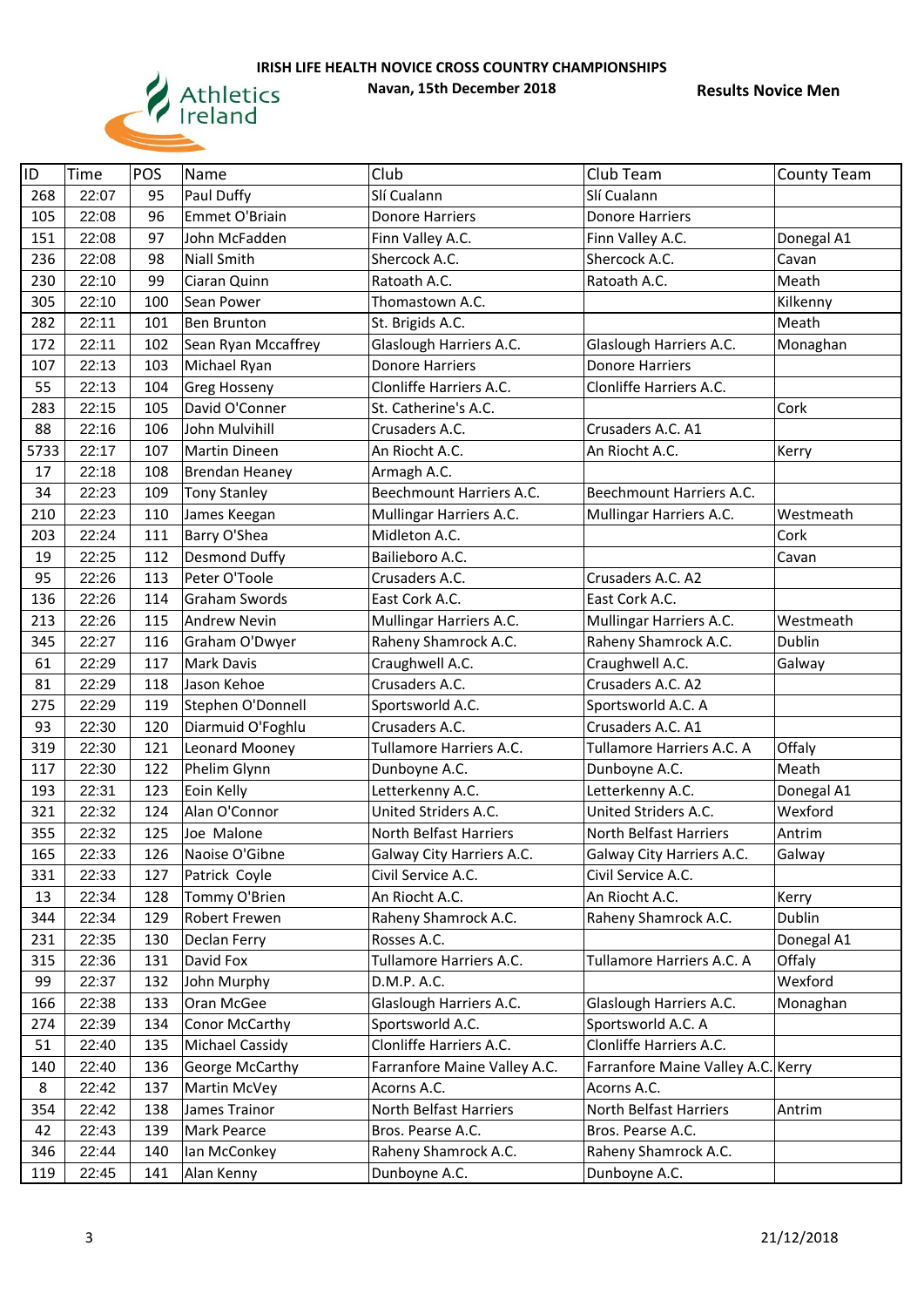

| ID  | Time  | POS | Name                      | Club                              | Club Team                 | <b>County Team</b> |
|-----|-------|-----|---------------------------|-----------------------------------|---------------------------|--------------------|
| 114 | 22:52 | 142 | Seoirse Comerford         | Dunboyne A.C.                     | Dunboyne A.C.             |                    |
| 301 | 22:53 | 143 | <b>Tadgh McGinty</b>      | Swinford A.C.                     | Swinford A.C. A           |                    |
| 163 | 22:54 | 144 | Michael Kerrin            | Galway City Harriers A.C.         | Galway City Harriers A.C. | Galway             |
| 23  | 22:54 | 145 | <b>Trevor Cummins</b>     | Ballymore Cobh A.C.               |                           | Cork               |
| 70  | 22:56 | 146 | <b>Brian Maher</b>        | Croghan A.C.                      | Croghan A.C.              | Wexford            |
| 18  | 22:57 | 147 | Kieran Cosgrove           | Bailieboro A.C.                   |                           | Cavan              |
| 206 | 22:57 | 148 | Stephen Campbell          | Mullingar Harriers A.C.           | Mullingar Harriers A.C.   | Westmeath          |
| 221 | 22:58 | 149 | Neil Skelton              | Rathfarnham W.S.A.F. A.C.         | Rathfarnham W.S.A.F. A.C. |                    |
| 131 | 23:00 | 150 | <b>Tim Crowley</b>        | East Cork A.C.                    | East Cork A.C.            |                    |
| 261 | 23:01 | 151 | Karl Chatterton           | Sportsworld A.C.                  | Sportsworld A.C. A        |                    |
| 379 | 23:01 | 152 | Colin Dyas                | Drogheda & District A.C.          | Drogheda & District A.C.  | Louth              |
| 40  | 23:01 | 153 | Paul Martin               | Bros. Pearse A.C.                 | Bros. Pearse A.C.         |                    |
| 332 | 23:03 | 154 | Jason Reilly              | Civil Service A.C.                | Civil Service A.C.        |                    |
| 286 | 23:05 | 155 | John Culhane              | St. L. O'Toole A.C.               | St L OToole A.C. A        |                    |
| 371 | 23:05 | 156 | Shane Larkin              | Drogheda & District A.C.          | Drogheda & District A.C.  | Louth              |
| 314 | 23:06 | 157 | <b>Pauric Ennis</b>       | Tullamore Harriers A.C.           | Tullamore Harriers A.C. A | Offaly             |
| 86  | 23:08 | 158 | Joseph McDermott          | Crusaders A.C.                    | Crusaders A.C. A1         |                    |
| 180 | 23:10 | 159 | Andrew Hobbs              | Leevale A.C.                      | Leevale A.C.              |                    |
| 132 | 23:12 | 160 | Jonathan Finn             | East Cork A.C.                    | East Cork A.C.            |                    |
| 87  | 23:13 | 161 | <b>Vincent McGuinness</b> | Crusaders A.C.                    | Crusaders A.C. A2         |                    |
| 373 | 23:14 | 162 | Kieran McGrath            | Drogheda & District A.C.          | Drogheda & District A.C.  | Louth              |
| 72  | 23:16 | 163 | Alexander Williams        | Croghan A.C.                      | Croghan A.C.              | Wexford            |
| 85  | 23:19 | 164 | John McAuley              | Crusaders A.C.                    | Crusaders A.C. A1         |                    |
| 349 | 23:19 | 165 | Jody Gilhooley            | Raheny Shamrock A.C.              | Raheny Shamrock A.C.      |                    |
| 348 | 23:20 | 166 | Will Walsh                | Raheny Shamrock A.C.              | Raheny Shamrock A.C.      |                    |
| 24  | 23:20 | 167 | Thomas Dunne              | Ballyroan, Abbeyleix & Dist. A.C. |                           | Laois              |
| 98  | 23:21 | 168 | Daan Van Schie            | Crusaders A.C.                    | Crusaders A.C. A1         |                    |
| 125 | 23:21 | 169 | Garrett Banahan           | Dundrum South Dublin A.C.         | Dundrum South Dublin A.C. |                    |
| 263 | 23:23 | 170 | Kevin Curran              | Sportsworld A.C.                  | Sportsworld A.C. A        |                    |
| 232 | 23:24 | 171 | Raymond Carolan           | Shercock A.C.                     | Shercock A.C.             | Cavan              |
| 102 | 23:25 | 172 | Jonathan Farrell          | <b>Donore Harriers</b>            | <b>Donore Harriers</b>    |                    |
| 43  | 23:29 | 173 | Chris Tighe               | Bros. Pearse A.C.                 | Bros. Pearse A.C.         |                    |
| 209 | 23:35 | 174 | Gerard Gavin              | Mullingar Harriers A.C.           | Mullingar Harriers A.C.   | Westmeath          |
| 351 | 23:35 | 175 | Mick Kehoe                | Raheny Shamrock A.C.              | Raheny Shamrock A.C.      |                    |
| 96  | 23:36 | 176 | William Owens             | Crusaders A.C.                    | Crusaders A.C. A1         |                    |
| 370 | 23:40 | 177 | Brian Martin              | Drogheda & District A.C.          | Drogheda & District A.C.  | Louth              |
| 262 | 23:41 | 178 | Michael Cunningham        | Sportsworld A.C.                  | Sportsworld A.C. A        |                    |
| 12  | 23:42 | 179 | <b>Trevor Dunne</b>       | An Riocht A.C.                    | An Riocht A.C.            | Kerry              |
| 340 | 23:44 | 180 | Ciaran Alward             | Rathfarnham W.S.A.F. A.C.         | Rathfarnham W.S.A.F. A.C. |                    |
| 300 | 23:47 | 181 | Garreth McDonnell         | Swinford A.C.                     | Swinford A.C. A           |                    |
| 375 | 23:52 | 182 | Fintan Maher              | Drogheda & District A.C.          | Drogheda & District A.C.  | Louth              |
| 271 | 23:53 | 183 | Sadanand Magee            | Sportsworld A.C.                  | Sportsworld A.C. A        |                    |
| 298 | 23:55 | 184 | Peter Hynes               | Swinford A.C.                     | Swinford A.C. A           |                    |
| 41  | 23:56 | 185 | Anthony O'Rourke          | Bros. Pearse A.C.                 | Bros. Pearse A.C.         |                    |
| 169 | 23:57 | 186 | Mark McNally              | Glaslough Harriers A.C.           | Glaslough Harriers A.C.   | Monaghan           |
| 273 | 23:57 | 187 | Ronan Masterson           | Sportsworld A.C.                  | Sportsworld A.C. A        |                    |
| 49  | 23:59 | 188 | Peter Bissett             | Clonliffe Harriers A.C.           | Clonliffe Harriers A.C.   |                    |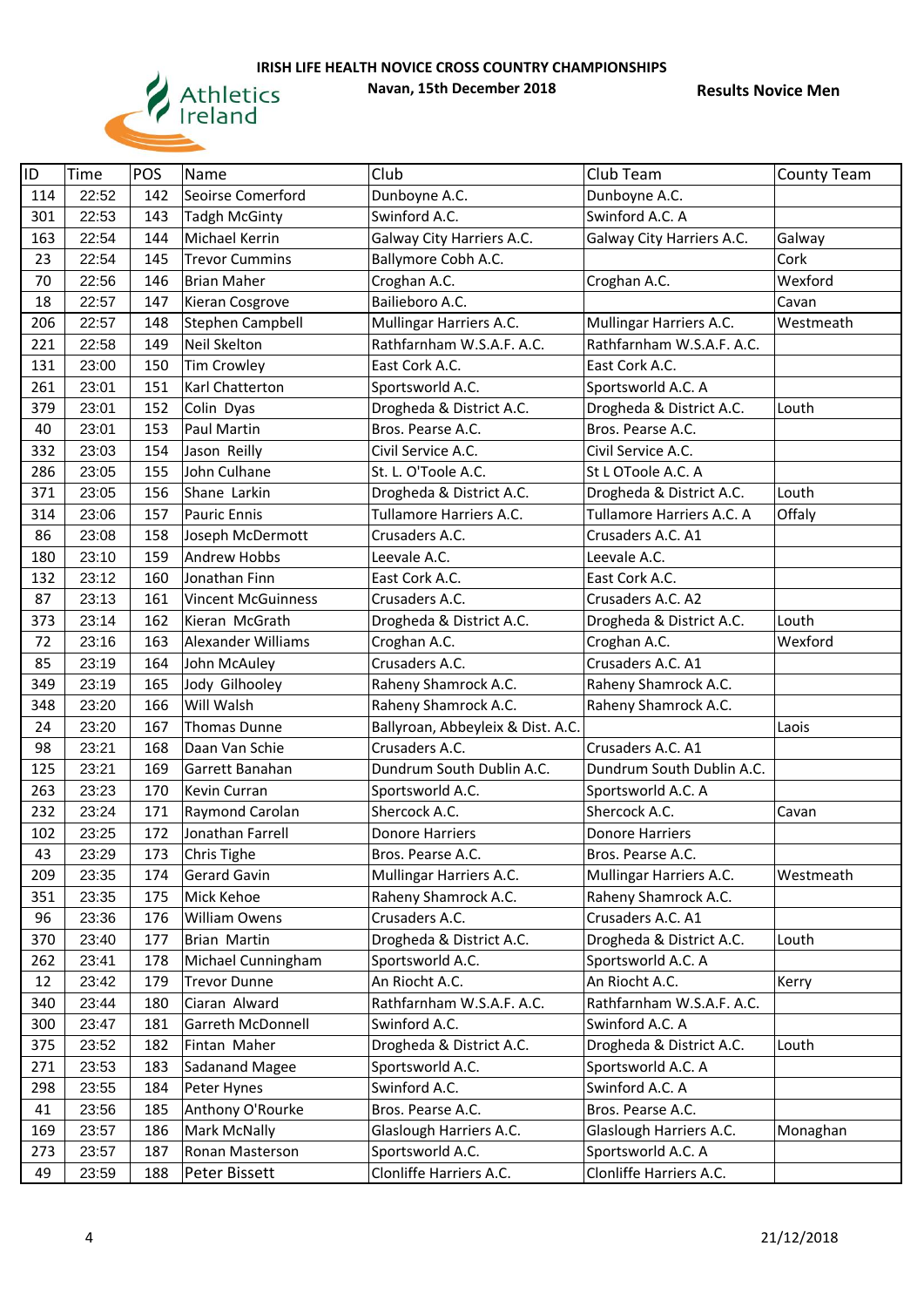

| ID  | <b>Time</b> | POS | Name                   | Club                              | Club Team                               | <b>County Team</b> |
|-----|-------------|-----|------------------------|-----------------------------------|-----------------------------------------|--------------------|
| 25  | 24:00       | 189 | John Kirwan            | Ballyroan, Abbeyleix & Dist. A.C. |                                         | Laois              |
| 84  | 24:01       | 190 | Daniel Lowe            | Crusaders A.C.                    | Crusaders A.C. A1                       |                    |
| 138 | 24:03       | 191 | Donogh Wall            | East Cork A.C.                    | East Cork A.C.                          |                    |
| 218 | 24:06       | 192 | Gael Hernandez         | Rathfarnham W.S.A.F. A.C.         | Rathfarnham W.S.A.F. A.C.               |                    |
| 334 | 24:06       | 193 | Patrick O'Reilly       | Civil Service A.C.                | Civil Service A.C.                      |                    |
| 208 | 24:06       | 194 | Hans Deraeymaeker      | Mullingar Harriers A.C.           | Mullingar Harriers A.C.                 | Westmeath          |
| 278 | 24:08       | 195 | <b>David Saunders</b>  | Sportsworld A.C.                  | Sportsworld A.C. B                      |                    |
| 146 | 24:09       | 196 | Shane Gallagher        | Finn Valley A.C.                  | Finn Valley A.C.                        | Donegal A1         |
| 67  | 24:09       | 197 | Piotr Prokop           | Craughwell A.C.                   | Craughwell A.C.                         | Galway             |
| 247 | 24:10       | 198 | <b>Rory Connor</b>     | Sligo A.C.                        | Sligo A.C.                              |                    |
| 266 | 24:11       | 199 | <b>Wesley Harrison</b> | Sportsworld A.C.                  | Sportsworld A.C. A                      |                    |
| 291 | 24:14       | 200 | Jonathan Crowley       | St. Senans A.C.                   |                                         | Kilkenny           |
| 175 | 24:15       | 201 | Johan Muller           | Gowran A.C.                       | Gowran A.C.                             | Kilkenny           |
| 129 | 24:18       | 202 | Ross O'Toole           | Dundrum South Dublin A.C.         | Dundrum South Dublin A.C.               |                    |
| 378 | 24:20       | 203 | Cillian Dyas           | Drogheda & District A.C.          | Drogheda & District A.C.                | Louth              |
| 374 | 24:26       | 204 | David Walsh            | Drogheda & District A.C.          | Drogheda & District A.C.                | Louth              |
| 364 | 24:27       | 205 | Craig Harrington       | Togher A.C.                       |                                         |                    |
| 164 | 24:28       | 206 | Seamus Leddy           | Galway City Harriers A.C.         | Galway City Harriers A.C.               | Galway             |
| 363 | 24:29       | 207 | Derek Saville          | Sportsworld A.C.                  | Sportsworld A.C. A                      |                    |
| 69  | 24:32       | 208 | William Keogh          | Croghan A.C.                      | Croghan A.C.                            | Wexford            |
| 38  | 24:33       | 209 | Padraig Fitzpatrick    | Bros. Pearse A.C.                 | Bros. Pearse A.C.                       |                    |
| 241 | 24:34       | 210 | <b>Bill Carty</b>      | Sligo A.C.                        | Sligo A.C.                              |                    |
| 91  | 24:35       | 211 | <b>Eddie Nugent</b>    | Crusaders A.C.                    | Crusaders A.C. A1                       |                    |
| 333 | 24:39       | 212 | Eoin Kealy             | Civil Service A.C.                | Civil Service A.C.                      |                    |
| 336 | 24:47       | 213 | <b>Tibor Kulich</b>    | Civil Service A.C.                | Civil Service A.C.                      |                    |
| 265 | 24:48       | 214 | Andy Gordon            | Sportsworld A.C.                  | Sportsworld A.C. B                      |                    |
| 30  | 24:50       | 215 | Michael Magee          | Beechmount Harriers A.C.          | Beechmount Harriers A.C.                |                    |
| 75  | 24:51       | 216 | <b>Garret Dunne</b>    | Crusaders A.C.                    | Crusaders A.C. A1                       |                    |
| 269 | 24:53       | 217 | Kieron Long            | Sportsworld A.C.                  | Sportsworld A.C. B                      |                    |
| 256 | 24:54       | 218 | <b>Conal Sexton</b>    | Sligo A.C.                        | Sligo A.C.                              |                    |
| 195 | 24:54       | 219 | Kevin McGee            | Letterkenny A.C.                  | Letterkenny A.C.                        |                    |
| 267 | 25:02       | 220 | <b>Conor Keating</b>   | Sportsworld A.C.                  | Sportsworld A.C. B                      |                    |
| 171 | 25:04       | 221 | Dermot Meehan          | Glaslough Harriers A.C.           | Glaslough Harriers A.C.                 | Monaghan           |
| 272 | 25:14       | 222 | Will Martin Smith      | Sportsworld A.C.                  | Sportsworld A.C. B                      |                    |
| 31  | 25:30       | 223 | Mark McMahon           | Beechmount Harriers A.C.          | Beechmount Harriers A.C.                |                    |
| 45  | 25:32       | 224 | Alan Hill              | Carrick Aces A.C.                 | Carrick Aces A.C.                       | Monaghan           |
| 37  | 25:32       | 225 | Ray Cunningham         | Bros. Pearse A.C.                 | Bros. Pearse A.C.                       |                    |
| 264 | 25:34       | 226 | <b>Anthony Gillen</b>  | Sportsworld A.C.                  | Sportsworld A.C. B                      |                    |
|     |             |     |                        |                                   |                                         |                    |
| 110 | 25:35       | 227 | Matt Dunne             | Front Runners A.C.                | Front Runners A.C.                      |                    |
| 244 | 25:40       | 228 | Marty Cawley           | Sligo A.C.                        | Sligo A.C.<br>Tullamore Harriers A.C. A |                    |
| 311 | 25:52       | 229 | Leslie Buckley         | Tullamore Harriers A.C.           |                                         | Offaly             |
| 112 | 25:58       | 230 | Peadar O'Faharta       | Front Runners A.C.                | Front Runners A.C.                      |                    |
| 327 | 26:02       | 231 | Aidan McEneff          | <b>Waterstown Warriors A.C.</b>   | <b>Waterstown Warriors A.C.</b>         |                    |
| 270 | 26:05       | 232 | Padraig Looby          | Sportsworld A.C.                  | Sportsworld A.C. B                      |                    |
| 111 | 26:17       | 233 | Eoghan Hodge           | Front Runners A.C.                | Front Runners A.C.                      |                    |
| 97  | 26:17       | 234 | Gary Park              | Crusaders A.C.                    | Crusaders A.C. A                        |                    |
| 279 | 26:21       | 235 | Karl Shevlin           | Sportsworld A.C.                  | Sportsworld A.C. B                      |                    |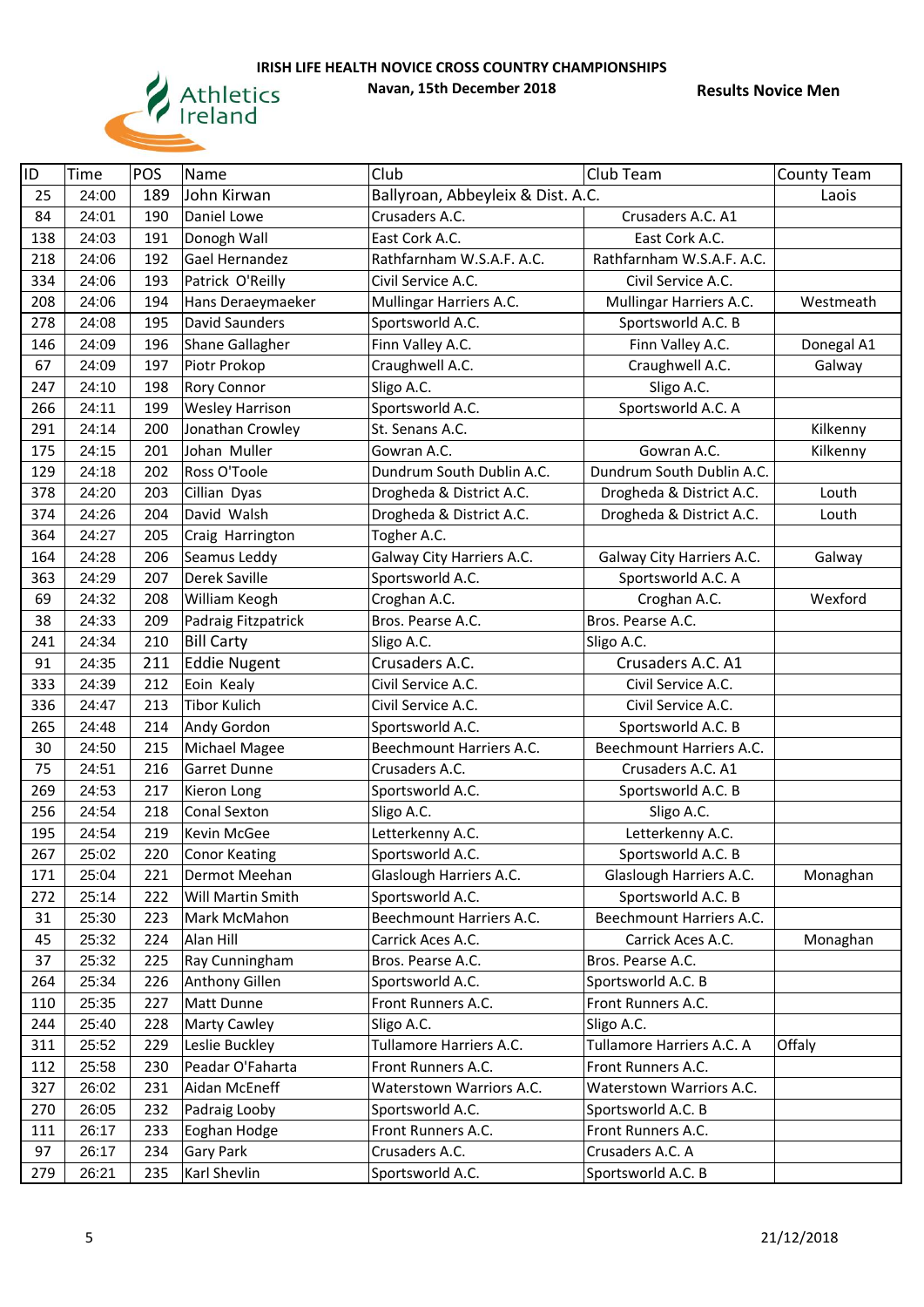

| ID  | Time  | POS            | Name                      | Club                     | Club Team                       | <b>County Team</b> |
|-----|-------|----------------|---------------------------|--------------------------|---------------------------------|--------------------|
| 170 | 26:25 | 236            | Owen McNally              | Glaslough Harriers A.C.  | Glaslough Harriers A.C.         | Monaghan           |
| 240 | 26:25 | 237            | Karl Boyce                | Sligo A.C.               | Sligo A.C.                      |                    |
| 310 | 26:41 | 238            | Peter Bennett             | Tullamore Harriers A.C.  | Tullamore Harriers A.C. A       | Offaly             |
| 44  | 26:46 | 239            | Patrick Cassidy           | Carrick Aces A.C.        | Carrick Aces A.C.               | Monaghan           |
| 251 | 26:54 | 240            | <b>Brian Kilgallon</b>    | Sligo A.C.               | Sligo A.C.                      |                    |
| 360 | 26:57 | 241            | Ray Cameron               | North Belfast Harriers   | North Belfast Harriers          | Antrim             |
| 5   | 27:10 | 242            | Gary McGuckin             | Acorns A.C.              | Acorns A.C.                     |                    |
| 316 | 27:35 | 243            | Mark Harpur               | Tullamore Harriers A.C.  | Tullamore Harriers A.C. A       | Offaly             |
| 90  | 27:55 | 244            | Phelim Murray             | Crusaders A.C.           | Crusaders A.C. A                |                    |
| 202 | 28:03 | 245            | Jason Murray              | Metro/St. Brigid's A.C.  |                                 |                    |
| 109 | 28:18 | 246            | Roger Dowds               | Front Runners A.C.       | Front Runners A.C.              |                    |
| 168 | 28:32 | 247            | Declan McNally            | Glaslough Harriers A.C.  | Glaslough Harriers A.C.         | Monaghan           |
| 325 | 28:47 | 248            | David Bolger              | Waterstown Warriors A.C. | <b>Waterstown Warriors A.C.</b> |                    |
| 79  | 28:58 | 249            | <b>Brendan Glynn</b>      | Crusaders A.C.           | Crusaders A.C. A                |                    |
| 329 | 29:13 | 250            | Richard O'Connor          | Waterstown Warriors A.C. | Waterstown Warriors A.C.        |                    |
| 252 | 29:44 | 251            | <b>Brendan McCarrick</b>  | Sligo A.C.               | Sligo A.C.                      |                    |
| 302 | 29:52 | 252            | John Nolan                | Swinford A.C.            | Swinford A.C. A                 |                    |
| 296 | 31:19 | 253            | Alan Bracken              | Swinford A.C.            | Swinford A.C. A                 |                    |
| 239 | 32:28 | 254            | John Barry                | Sligo A.C.               | Sligo A.C.                      |                    |
| 78  | 38:15 | 255            | Italo Giancaterina        | Crusaders A.C.           | Crusaders A.C. A2               | Dublin             |
| 368 | 38:42 | 256            | David Fitzpatrick         | Tallaght A.C.            |                                 | Dublin             |
| 103 | 38:44 | 257            | Ray Lonergan              | <b>Donore Harriers</b>   | <b>Donore Harriers</b>          | Dublin             |
| 59  | 38:44 | 258            | Sean O'Leary              | Clonliffe Harriers A.C.  | Clonliffe Harriers A.C.         | Dublin             |
| 366 | 38:46 | 259            | Pierce Geoghegan          | Liffey Valley A.C.       |                                 | Dublin             |
| 326 | 46:31 | 260            | <b>Brendan Brady</b>      | Waterstown Warriors A.C. | Waterstown Warriors A.C.        |                    |
|     |       |                |                           |                          |                                 |                    |
|     |       |                | <b>Club Team Points</b>   |                          |                                 |                    |
|     |       | Place Club     |                           | <b>Positions</b>         | <b>Points</b>                   |                    |
|     |       | 1              | Togher A.C.               | 13, 23, 27, 66           | 129                             |                    |
|     |       | $\overline{2}$ | Acorns A.C.               | 22, 30, 39, 41           | 132                             |                    |
|     |       | 3              | Leevale A.C.              | 12, 17, 40, 65           | 134                             |                    |
|     |       | 4              | North Belfast Harriers    | 24, 25, 43, 53           | 145                             |                    |
|     |       | 5              | Rathfarnham W.S.A.F. A.C. | 3, 11, 64, 74            | 152                             |                    |
|     |       | 6              | Crusaders A.C. A2         | 21, 28, 56, 57           | 162                             |                    |
|     |       | 7              | Letterkenny A.C.          | 32, 59, 69, 76           | 236                             |                    |
|     |       | 8              | Clonliffe Harriers A.C.   | 33, 46, 55, 104          | 238                             |                    |
|     |       | 9              | Shercock A.C.             | 15, 49, 86, 98           | 248                             |                    |
|     |       | 10             | Mullingar Harriers A.C.   | 2, 42, 110, 115          | 269                             |                    |
|     |       | 11             | Ratoath A.C.              | 48, 61, 75, 87           | 271                             |                    |
|     |       | 12             | Craughwell A.C.           | 31, 44, 91, 117          | 283                             |                    |
|     |       | 13             | <b>Donore Harriers</b>    | 52, 54, 96, 103          | 305                             |                    |
|     |       | 14             | An Riocht A.C.            | 26, 81, 107, 128         | 342                             |                    |
|     |       | 15             | Bros. Pearse A.C.         | 38, 73, 139, 153         | 403                             |                    |
|     |       | 16             | East Cork A.C.            | 71, 92, 114, 150         | 427                             |                    |
|     |       | 17             | Finn Valley A.C.          | 58, 80, 97, 196          | 431                             |                    |
|     |       | 18             | Dunboyne A.C.             | 34, 122, 141, 142        | 439                             |                    |
|     |       | 19             | Sligo A.C.                | 10, 51, 198, 210         | 469                             |                    |